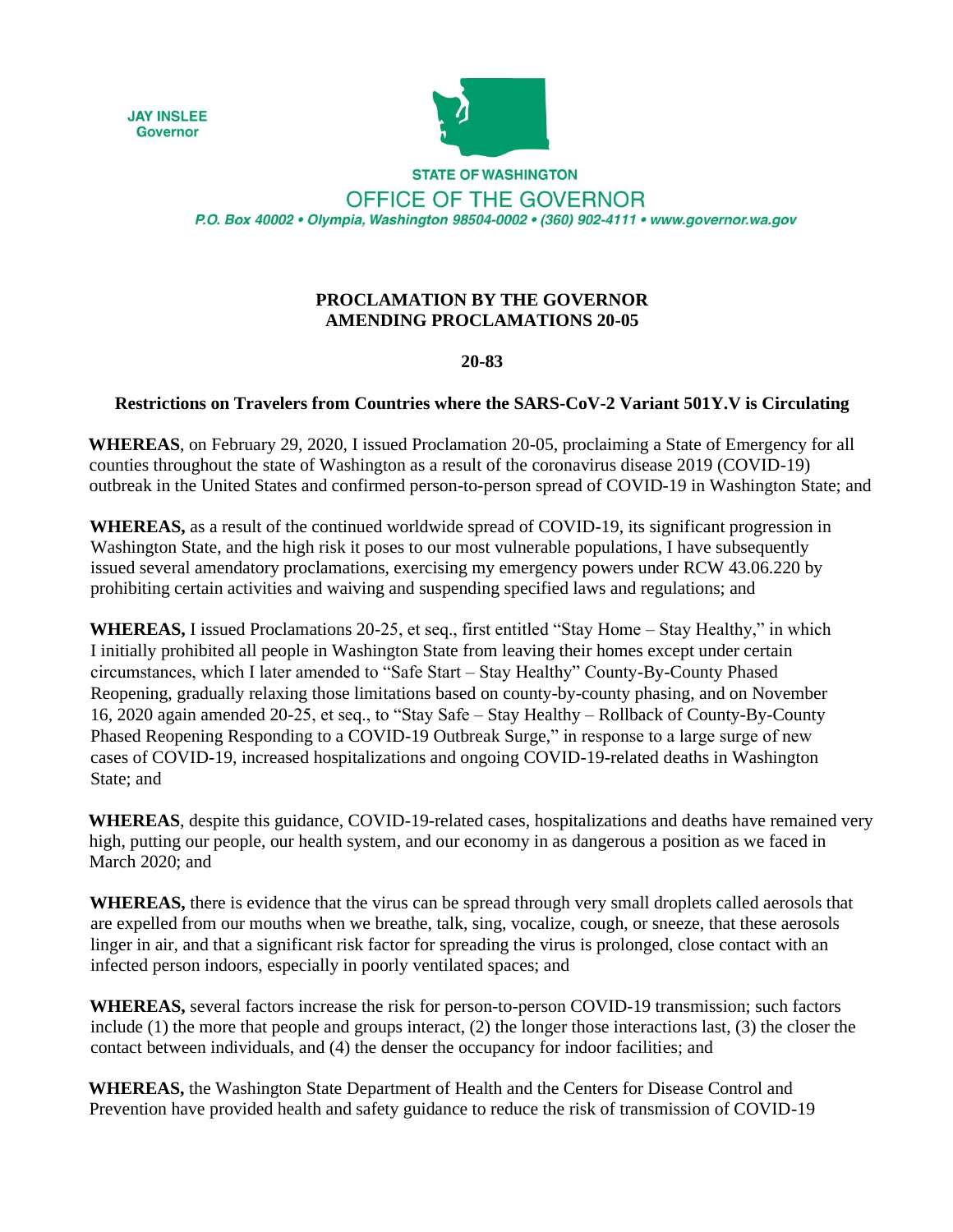generally and in specific sectors, environments, and settings, yet many individuals continue to disregard this guidance, and person-to-person interactions, including gatherings, have led to many infections and are an important factor in the dangerous increase in COVID-19 cases and hospitalizations currently being experienced in Washington; and

**WHEREAS,** a new variant of the SARS-CoV-2 virus, 501Y.V, has been identified in the United Kingdom, South Africa and possibly other countries, which may be more transmissible than other variants; and

**WHEREAS,** to reduce chances of introduction of the SARS-CoV-2 variant 501Y.V into our State's population, and to control the potential for further increasing the already severe numbers of COVID-19 cases, hospitalizations, and deaths we are currently facing, it is necessary to immediately prohibit from entering the State of Washington individuals who have been in any country where the SARS-CoV-2 variant 501Y.V has been circulating, including but not limited to the United Kingdom and South Africa, unless certain protective conditions have been met; and

**WHEREAS,** COVID-19, caused by a virus that spreads easily from person to person which may result in serious illness or death and has been classified by the World Health Organization as a worldwide pandemic, has broadly spread throughout Washington State and remains a significant health risk to all of our people, especially among our most vulnerable populations; and

**WHEREAS,** the worldwide COVID-19 pandemic and its progression in Washington State continue to threaten the life and health of our people as well as the economy of Washington State, and remain a public disaster affecting life, health, property or the public peace; and

**WHEREAS**, the Washington State Department of Health continues to maintain a Public Health Incident Management Team in coordination with the State Emergency Operations Center and other supporting state agencies to manage the public health aspects of the incident; and

**WHEREAS**, the Washington State Military Department Emergency Management Division, through the State Emergency Operations Center, continues coordinating resources across state government to support the Department of Health and local health officials in alleviating the impacts to people, property, and infrastructure, and continues coordinating with the Department of Health in assessing the impacts and longterm effects of the incident on Washington State and its people; and

**NOW, THEREFORE**, I, Jay Inslee, Governor of the state of Washington, as a result of the above noted situation, and under Chapters 38.08, 38.52 and 43.06 RCW, do hereby proclaim and order that a State of Emergency continues to exist in all counties of Washington State, that Proclamation 20-05 and all amendments thereto remain in effect, and that, to help preserve and maintain life, health, property or the public peace, pursuant to RCW 43.06.220(1)(h), I amend Proclamation 20-05 to prohibit travel to the State of Washington as set out below.

**FURTHERMORE,** pursuant to RCW 43.06.220(1)(h), I hereby prohibit any individual who has been present within the prior 14 days in any country where the SARS-CoV-2 variant 501Y.V is circulating, as listed on the Department of Health's [website,](https://www.doh.wa.gov/Emergencies/COVID19/Travel) including but not limited to the United Kingdom and South Africa, from entering or being present in the State of Washington unless they quarantine until fourteen days (14) after arriving in the State of Washington. Flight crew are exempt from this proclamation.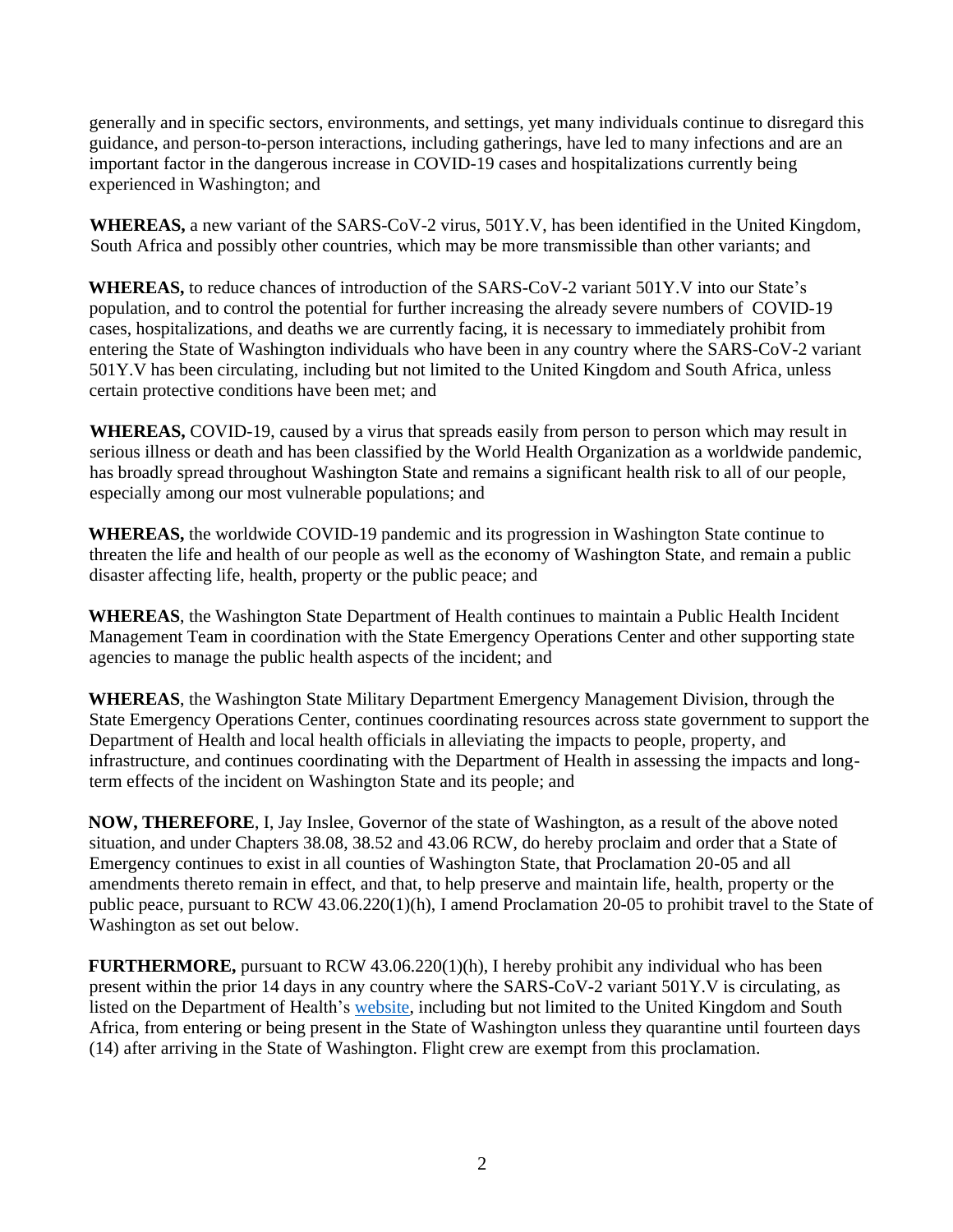**ADDITIONALLY,** an individual is permitted to leave quarantine to do the following, provided that they avoid public transportation and ride-share services, wear a face covering, separate themselves from other people to the greatest extent reasonably possible, and follow other appropriate social distancing measures:

- As necessary, travel to and between a health care facility, their home, their place of residence, or an authorized quarantine facility;
- Obtain necessary medical care and COVID-19 testing, provided that they first make reasonable efforts to contact a health care provider before they leave quarantine; and
- Obtain necessary medications and supplies and services for family or household members and pets, such as groceries, food, and supplies for household consumption and use and products necessary to maintain safety, sanitation, and essential maintenance of the home or residence, provided that they first exhaust all reasonable alternatives, including, but not limited to, purchasing products online or by phone and having them delivered to their home or residence, asking for help from family, friends, or acquaintances, or contacting government or non-profit agencies for assistance.

**ADDITIONALLY,** an individual is also permitted and urged to leave quarantine if their home or place of residence is unsafe or becomes unsafe. When the individual's safety is secured, the individual is encouraged to contact an appropriate government agency for assistance in securing an alternate quarantine site.

**ADDITIONALLY,** these individuals are also strongly encouraged to get tested at least seven (7) days after entering Washington state.

**FURTHERMORE,** in collaboration with the Washington State Department of Health, in furtherance of the physical, mental, and economic well-being of all Washingtonians, I will continue to analyze the data and epidemiological modeling and adjust guidance accordingly.

**ADDITIONALLY**, as a reminder, a travel advisory for all non-essential travel, issued on November 13, 2020, remains in effect. That advisory provides the following guidance:

- 1. Persons arriving in Washington from other states or countries, including returning Washington residents, should self-quarantine for 14 days after arrival. These persons should limit their interactions to their immediate household; and
- 2. Washingtonians are encouraged to stay home or in their region and avoid non-essential travel to other states or countries.

**ADDITIONALLY**, in furtherance of these prohibitions and for general awareness:

- 1. *Order of the Secretary of Health 20-03.1*, issued on July 24, 2020, is incorporated by reference, and as amended.
- 2. Employers must comply with all conditions for operation required by the state Department of Labor & Industries, including interpretive guidance, regulations and rules such as [WAC 296-800-](https://www.lni.wa.gov/safety-health/safety-rules/chapter-pdfs/WAC296-800.pdf) [14035,](https://www.lni.wa.gov/safety-health/safety-rules/chapter-pdfs/WAC296-800.pdf) and Department of Labor & Industries-administered statutes.
- 3. Everyone is required to cooperate with public health authorities in the investigation of cases, suspected cases, outbreaks, and suspected outbreaks of COVID-19 and with the implementation of infection control measures pursuant to State Board of Health rule in WAC 246-101-425.
- 4. Additional guidelines for travel may be found at the United States Center for Disease Control and Prevention's [website.](https://wwwnc.cdc.gov/travel/notices/covid-4/coronavirus-united-kingdom)